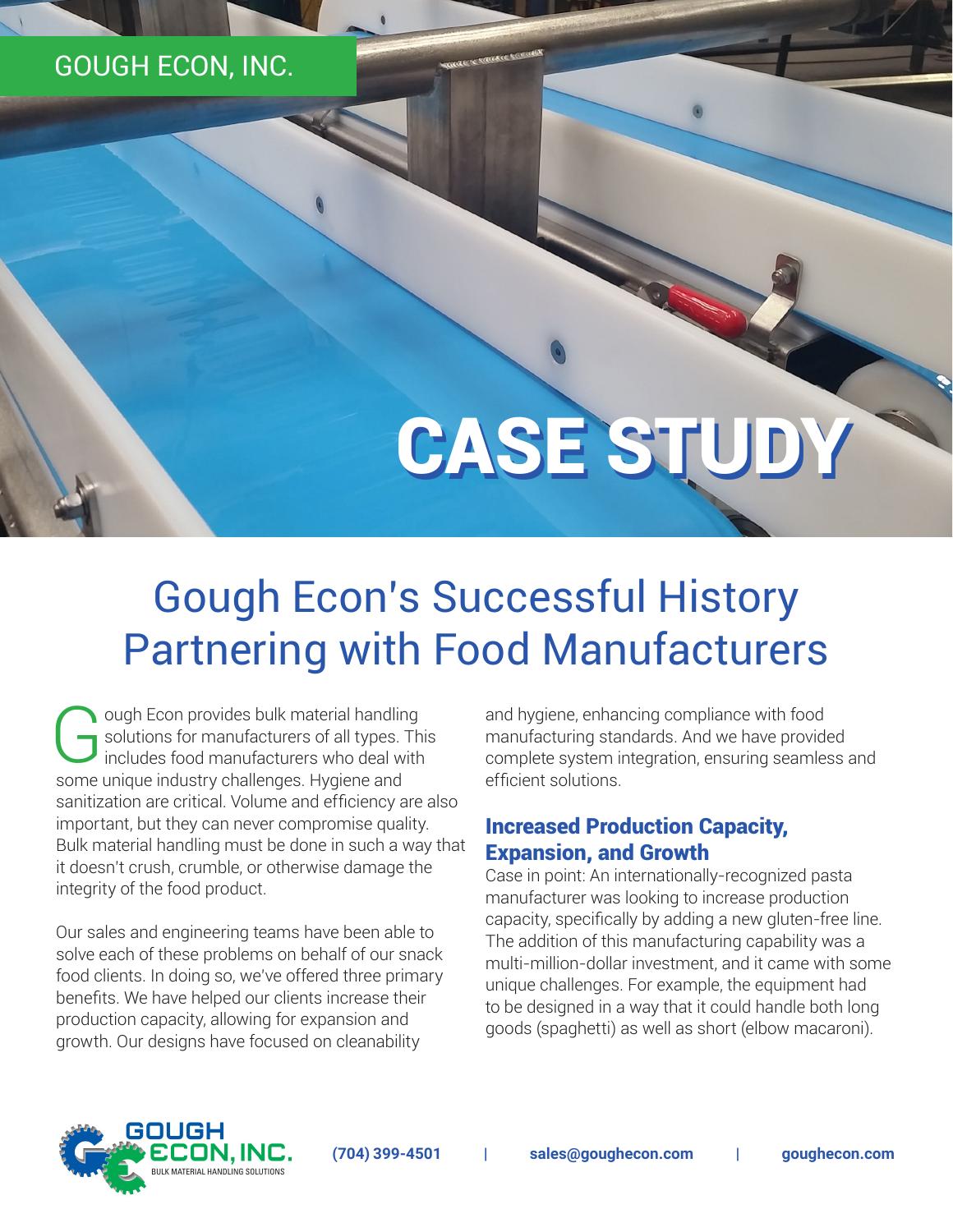## GOUGH ECON, INC.

The Gough Econ team supplied a multi-axis bucket conveyor system, which would handle the different types of pasta without mixing them together. The system gathered both long goods pasta and short goods pasta from separate loading areas and conveyed the products to a packaging area roughly 300 feet away.

This system helped the pasta company successfully expand into gluten-free options, enriching its own product line with maximum efficiency. To date, the system is running with a design capacity that exceeds 100 percent of target—all made possible by the streamlined, integrative approach taken by Gough Econ's engineers.

Also, a peanut farm on the East Coast planned an expansion and brought in Gough Econ to help design and implement the necessary equipment. The system provided capabilities for raw material handling to and from the roaster, screening through inspection to storage, and packaging in individual packets and/or bulk boxes.

Several pieces of Gough Econ's equipment were used for this expansion, all brought together into an integrated system. The equipment included two rotary screeners, bucket elevators, belt conveyors, inspection systems, and more. All were SQF-compliant designs.

This is a prime example of Gough Econ's ability to provide custom, seamless solutions for food processing companies who are looking to expand, all while maintaining rigorous standards of quality control.

#### Hygiene and Sanitation

An example of Gough Econ's ability to understand the implications of Safe Quality Food standards is best illustrated with a recent project at a major candy/ confectionary company. In this case, equipment was being used to handle both nut and non-nut products.

To minimize issues related to nut allergens, a thorough cleaning was required at product change-overs. The existing equipment did not allow for this process resulting in a failed inspection. Gough Econ was challenged with designing a system, a series of belt conveyors, that allowed for complete disassembly to facilitate the required cleaning.

In utilizing accepted SQF procedures, cleanable designs, and washable components the customer has been able to continue to manufacture both nut and non-nut products on the newly installed Gough Econ conveyors. Essential in today's world of SQF is a thorough knowledge and understanding of these guidelines, and experience in how to apply them.

#### Delivering Complete System Integration

A final example: Gough Econ partnered with an iconic Midwestern plant known for producing popular lines of nut and popcorn snacks. The plant's new owners enlisted Gough Econ's engineers to deliver a major equipment upgrade.

Over the years, the plant's existing equipment received little upkeep or investment. Not only had it fallen below SQF standards, but it failed to fully address nut allergen issues.

The manufacturing process involved two lines of popcorn produced on a continuous basis. Assorted nuts were added to each line; both tree nuts and ground nuts were included.

Gough Econ designed a new system for this prestigious project—a fully integrated system that brought the plant up to modern-day standards, while offering maximum efficiency and quality control. The system included a variety of Gough Econ's core equipment, achieving a complete conveying system with nut ingredient distribution and storage. This allowed for control of the plant's recipe management system, routing any one of the three nuts to be stored and metered into either or both lines by way of a simple touchscreen controls interface.